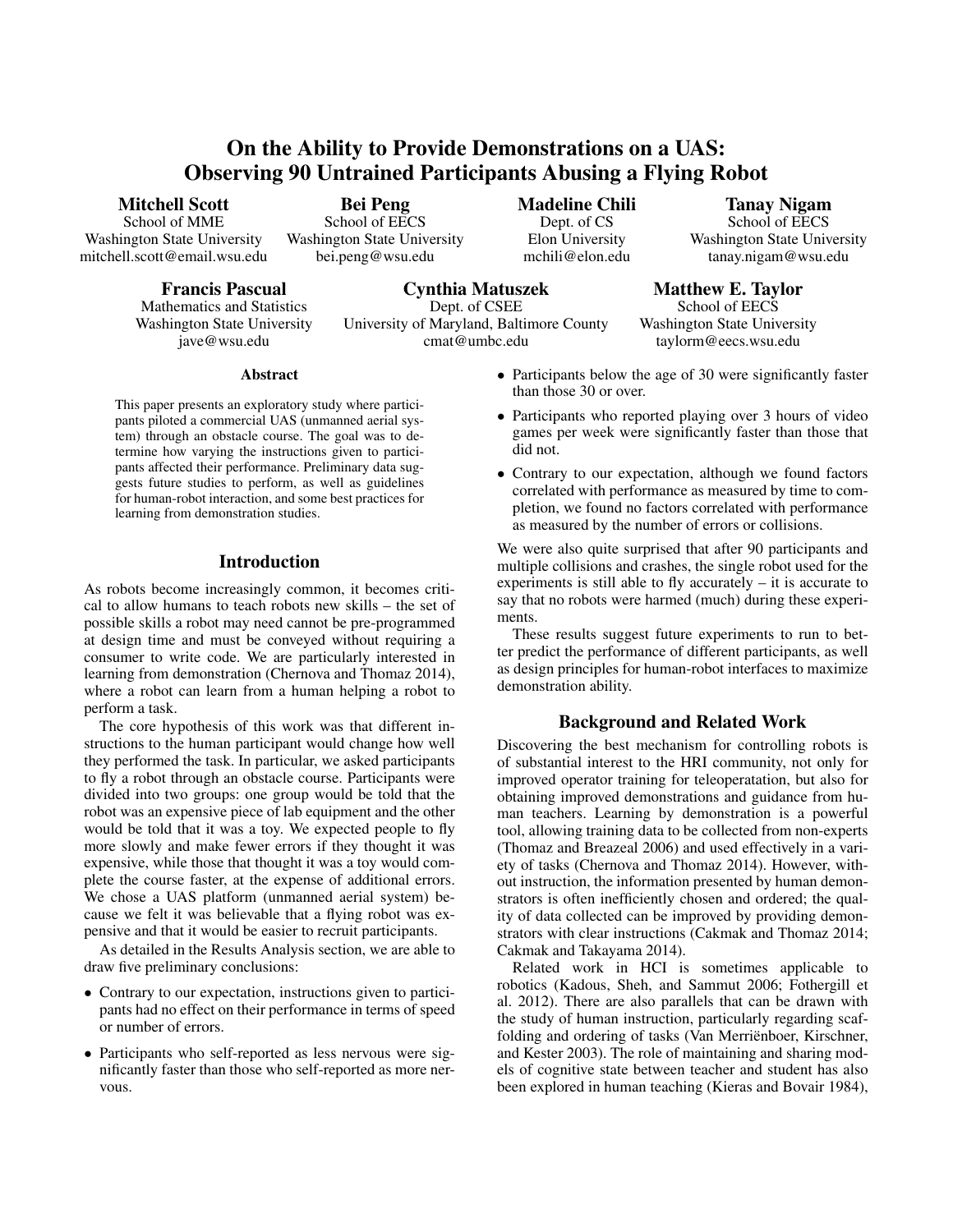the study of operator behavior (Boussemart and Cummings 2008), and HRI (Otero et al. 2008; Koenig, Takayama, and Matarić 2010).

The work most closely related to ours is research on the role of instructions in dialog (Foster et al. 2009; Fischer 2011; Cakmak and Thomaz 2012; Cakmak and Takayama 2014) and the interrelationship between user demonstration and type of learning algorithms (Suay, Toris, and Chernova 2012). Some human factors have been found to be correlated to operator performance in UAS design (Mouloua et al. 2001). However, to date, there has otherwise been comparatively little work on the role played by the specific elements of the instructions given to study participants; the best way to provide instructions to demonstrators is a complex question which is only beginning to be seriously explored (Suay, Toris, and Chernova 2012).

## Experimental Design

After participants signed the relevant waivers, each underwent a brief training session on how to take off, steer, and land a Parrot AR Drone 2.0. Participants used AR.FreeFlight 2.4, an application developed by the robot manufacturer, on an iPad. Settings limited the maximum possible horizontal speed and the vertical speed was set to the minimum level, allowing the participants to focus on flight in the x-y plane. After training, the participant had three chances to fly the UAS through an obstacle course.

Figure 1 depicts the obstacle course participants are asked to fly. First, the participant takes off from a green square and flies it to the right side of a soft orange pole. Then, she flies it through a hula hoop and around the right of the hula hoop. Finally, the participant must fly around the left of the orange pole before once again landing in the green square. There are two blue flexible poles behind the hula hoop to mark the edge of the course. The participant was told to not pass or hit the blue poles as well as to try to land as much of the the unmanned aerial system (UAS) in the green square as possible. Any questions asked by the participant during the experiment were answered with pre-agreed answers, designed not to bias the participant. Answers to questions (e.g., "How much does the robot cost?") were deferred until after the participant completed the experiment.

Participants were split into two groups with different sets of instructions. One group was told that the UAS was an expensive piece of research equipment and that they should try to avoid damaging it, while the other group was instructed that the UAS was an inexpensive toy robot and we expected some toys would break during the experiment.<sup>1</sup> Both groups were told to fly through an obstacle course as quickly as possible without hitting any of the obstacles.

On each flight through the obstacle course, we recorded the time between takeoff and touchdown and the number of collisions with the obstacles. Collisions included hitting the orange pole, hula hoop, blue pole, and any wall. Other noted errors included the UAS passing the blue pole, if the participant landed less than half of the UAS in the green square,



Figure 1: This diagram depicts the obstacle course participants must fly through. The distance from the takeoff/landing square to the end of the course is ˜17 feet and the distance between the right side of the hula-hoop and the wall is ~5 feet.

and if he or she crashed the UAS. A crash is defined as the participant flying into something hard enough to make the UAS's motor power off and fall to the ground, requiring the flight to begin again from the takeoff area.

Once the participants had flown through the obstacle course three times, they were asked to take a brief survey that would help identify features about themselves. Some key questions in this 13 question survey included:

- What is your age?<sup>2</sup>
- Do you agree with the following statement: "Flying the drone made me nervous"?
- How many hours a week do you play video games on average?
- Have you ever flown a drone/UAS before?

To recruit participants, we used several sources to advertise including fliers, an article about the experiment's dates and details on Washington State University's (WSU) news website, an in-person table rented at the WSU student center, and direct emails to a local engineering company. The study included a total of 90 participants: 62 men and 28 women. Each participant was randomly assigned to one of two equal-size groups. After excluding outliers (discussed more in the following section), the participants included 26 women and 49 men. The average age was 36 years old. Participants were compensated by entering into a lottery to win either \$50 (two total) or \$25 (four total).

 $1$ Both statements are true – the AR Drone is \$300 and is used in the IRL Lab for both research and for classes.

<sup>&</sup>lt;sup>2</sup>All participants were 18 or older.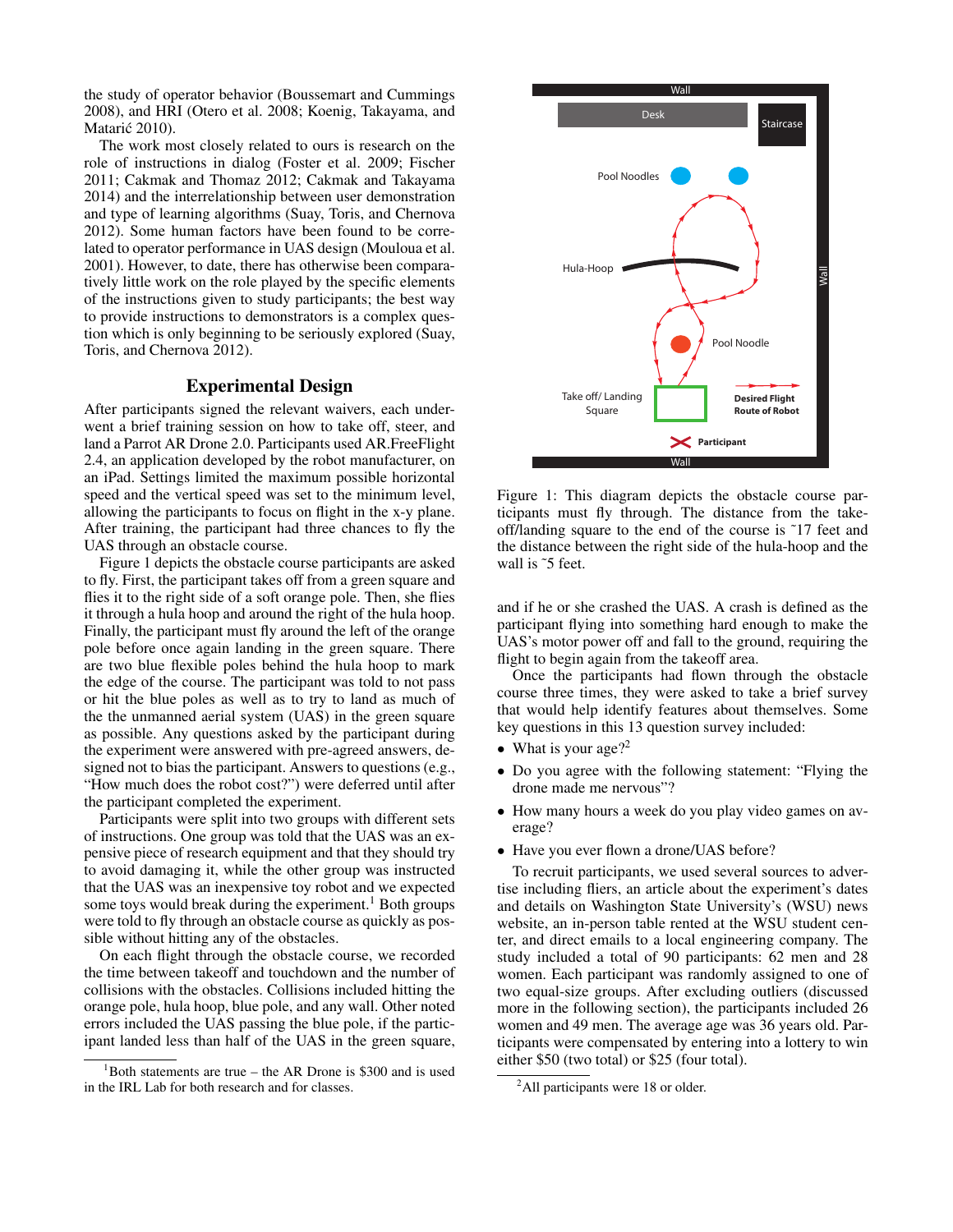#### Results Analysis

This section presents the results of our user study in four parts. Participants flew through the obstacle course three times but our analysis focuses on the second run. The data from the first trial had a bimodal distribution with a high number of errors and crashes; this first run-through was seen primarily as a practice run that allowed the participants to become more accustomed to the course and robot. By the third run, the deviations in times were noticeably lower as all groups converged towards the mean course time. In most cases, participants improved significantly between the first and second trials. The first trial was considered too volatile while the third trial considered too uniform to detect differences between participants. For these reasons, times from the second trial were considered to carry the most practical significance. The first and third flights of every participant were used to analyze the improvements that participants made over time (see below). One other source of noise that we did not control for is how long participants spent trying to land the robot. Although landing only required the participant to maneuver the robot over the landing square and to press the land button, some participants spent over 30 seconds hovering near the landing square trying to get into the exact center of the square, before landing.

To improve data interpretability, we assessed normality and removed outliers. To check normality, Shapiro-Wilk normality tests were run on the data with a 0.05 significance level. We concluded that the data distributions are not normally distributed but rather right skewed. Furthermore, the normal distribution was an appropriate model for the natural logarithm of the data. That is, the completion times can be modeled lognormal.<sup>3</sup> After log transformation, the data was put into a box and whisker plot. Data points that were 1.5 times the interquartile range above/below the third/first

quadrant were generally considered outliers. Potential outliers that were close to this exclusion criteria were also put into a histogram, a probability plot, and/or a studentized deleted residual table to confirm that they were indeed outliers. These outlier tests were run on every data set individually. All hypothesis tests below are based on the transformed data. Comparisons of the means of the log times are equivalent to comparison of the median (untransformed) times.

#### Instructions Provided: Expensive vs. Toy

The key hypothesis that motivated this work was that giving different sets of instructions to participants would elicit different performances – if participants were told the robot was expensive, we hypothesized they would take longer to complete the course. Surprisingly, there was no correlation between instruction set and performance. The median flight time of both groups were evaluated using a two-sample t-test and was shown to not be statistically significant ( $p = 0.5$ ). One reason could be that participants had different mindsets. Informal observation suggested that some participants aimed to complete the course as quickly as possible without worrying about damaging the robot, while others who were uncomfortable with flying the UAS focused more on not damaging it and worried less about time.<sup>4</sup>

Another observation was that some participants did not pay attention to the instructions: they forgot the correct way to manipulate the interface for flying the UAS after practicing outside before the test. There was not correlation between instructions and perceived nervousness in the postexperiment survey. However, it should be noted that some participants gave explicit feedback to our instructions with saying that it was good to know that the UAS was a toy or they would try to avoid damaging it since it was expensive.

<sup>&</sup>lt;sup>3</sup>When analyzing the second trial of all participants, the minimum completion time was 14.6 seconds and the average was 31.4 seconds, but the maximum time was 58.1 seconds, showing a skewed distribution.

<sup>&</sup>lt;sup>4</sup>It is possible that some participants worried about damaging the robot and the first time they hit something, their unease increased, causing them to hit additional obstacles.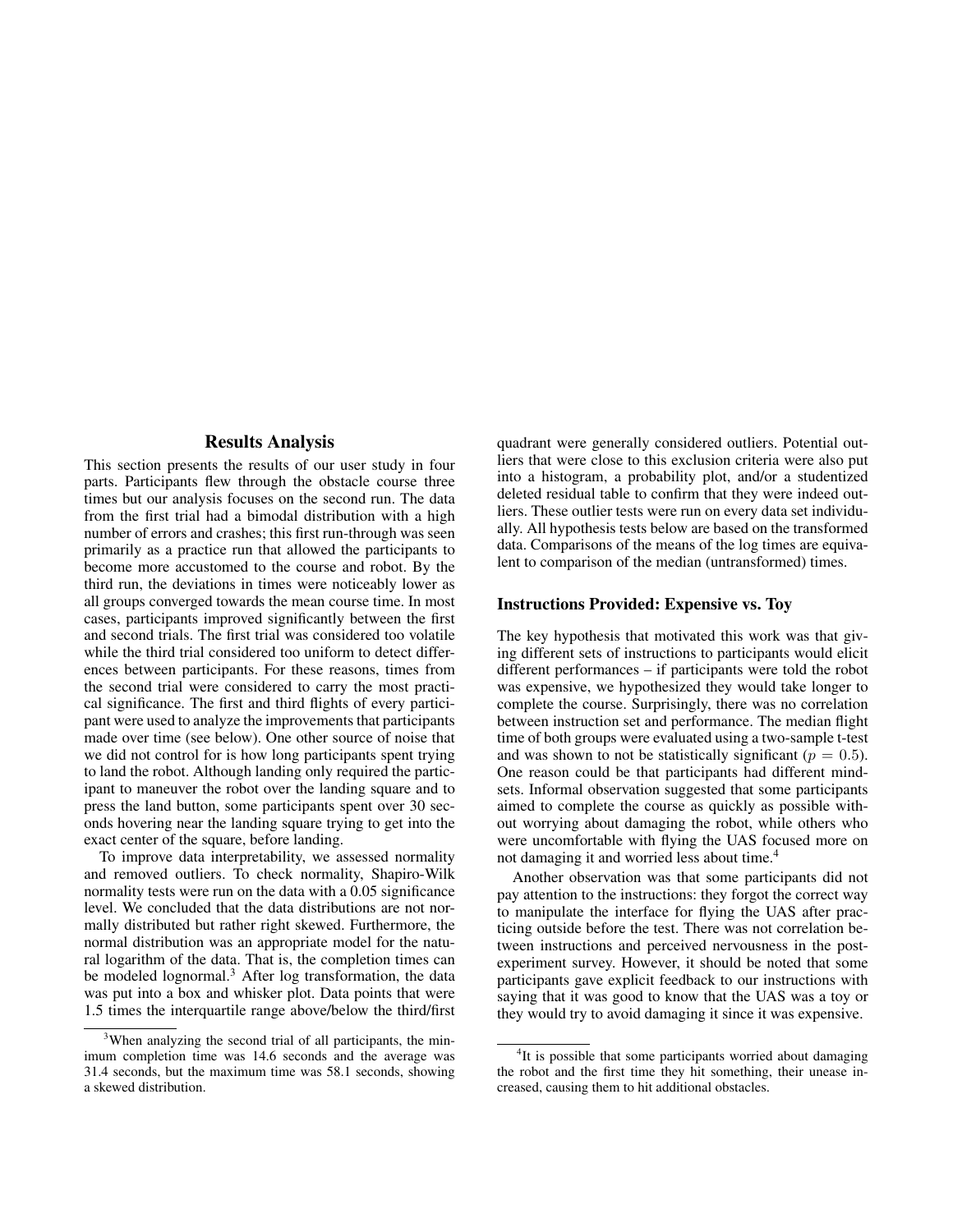| Test               | Condition 1 (# participants)         |      | Time (sec.) $\vert$ Condition 2 (# participants) | Time (sec.) | Stat. Sig. |
|--------------------|--------------------------------------|------|--------------------------------------------------|-------------|------------|
| Instructions       | Expensive (35)                       | 31.5 | Tov $(42)$                                       | 30.7        | No         |
| Age                | $<$ 30 years (27)                    | 24.3 | $>$ 30 years (48)                                | 35.1        | Yes        |
| <b>Nervousness</b> | Nervous $(26)$                       | 35.9 | Calm $(43)$                                      | 28.4        | <b>Yes</b> |
|                    | Video Games $\ $ < 3 hours/week (57) | 33.4 | $>$ 3 hours/week (19)                            | 24.3        | Yes        |

Table 1: Summary of Statistical Results

## Nervous vs. Not Nervous

Question six on the post-experiment survey asked: "Do you agree with the following statement: 'Flying the drone made me nervous.'" and the participants were asked to select from "strongly agree," "agree," "undecided," "disagree," and "strongly disagree." We hypothesized that if a participant was nervous, it should affect their performance. As we expected, the median time of flying the UAS increased significantly (7.5 seconds, confirmed by a two-sample t-test with  $p < 0.01$ ) between the participants who were not nervous ( $28.4 \pm 2.7$  seconds) and those identified as nervous  $(35.9 \pm 4.0 \text{ seconds})$  during the experiment. We observed that participants who visually appeared nervous tended to: 1) move the UAS forward a little and then hover it for a long time, 2) forget the correct way to control the UAS, and 3) vocalize louder (and more often) when hitting the obstacles. Furthermore, two-sample t-test shows that the participants who identified as nervous had a significantly ( $p < 0.01$ ) larger average drop in time from the second run to the third compared to the non-nervous participants. This can be due to the fact that larger improvements could be made, while the participants' reduced nervousness made their performance more similar to those who were not nervous initially.

People who had previous UAS flight experience were less likely to be nervous than those who did not. 16.7% of participants who had previous experience flying UASs identified as nervous (the first two responses) while 40.3% of people with no experience identified as nervous (the final two responses). A binomial hypothesis test shows that the number difference between these two groups was statistically significant ( $p < 0.05$ ).

We note that the relationship between course completion time and self-identified nervousness is correlational – future experiments will test whether performing poorly increases participants' nervousness, if nervousness causes poor performance, of if additional factors remain to be identified.

#### Participant Age

27 participants were below the age of 30 and 48 participants were at or above the age of 30 (again, after excluding outliers). Participants at or over the age of 30 flew 10.8 seconds slower than the younger population  $(35.1 \pm 3.0 \text{ seconds} \text{ vs.})$  $24.3 \pm 2.3$  seconds). A two-sample t-test shows that the median time difference between these two groups was statistically significant ( $p \ll 0.01$ ). Informal observations suggest that older participants were more deliberate in trying to avoid making mistakes.

### Video Game Usage

Participants who played more than three hours of video games per week flew 9 seconds faster than those who played three hours or less  $(24.3 \pm 2.6$  seconds versus  $33.4 \pm 2.7$ seconds). A two-sample t-test shows that the median time difference was statistically significant ( $p \ll 0.01$ ) between the two groups. One possible explanation could be that participants who played more video games treated the course as a game rather than a task, achieving higher performance through more excitement and a relaxed attitude. If true, this would motivate our future design of more comfortable and intuitive robot interfaces for helping people provide high quality demonstrations.

Table 1 summarizes our results. The number of crashes (i.e., the robot hits something hard enough it stops flying and must be reset) did not correlate with any other factors, including nervousness, age, and video game usage. We also note that, despite a large number of collisions with stationary objects, we were able to use a single AR Drone for the more than two hours of total flight.

#### Discussion and Future Work

While this study was primarily exploratory, one concrete outcome of this project is a large data set describing 90 participants flying a robot, which we will release once we publish results in a archival venue. This section discusses takehome messages and future research.

This study focused on self-reported stress. Future work could look at trying to increase or decrease the level of stress by having the experimenters make disapproving vocalizations when the robot crashes, or saying calming phrases when the participant makes a mistake. We will also attempt to empirically measure stress (e.g., heart rate or galvanic skin response) to see if such measures correlate with performance. If they do, the robot could adjust its performance automatically, such as slowing down the maximum speed when the user is very nervous. Similarly, in non-training settings where a human and robot are collaborating on a shared task, the robot may wish to change its behavior depending on the user's stress level (e.g., move slower, take over more of the shared task, or become more autonomous).

In addition to focusing on "errors" made during flight, future work will use a motion tracking system to accurately record demonstrations. This data can then be used by multiple learning from demonstration algorithms in order to determine which users' demonstrations are most useful and what factors can influence the demonstration quality.

Future questions to investigate include:

• How predictable are the results? Can we use measured or